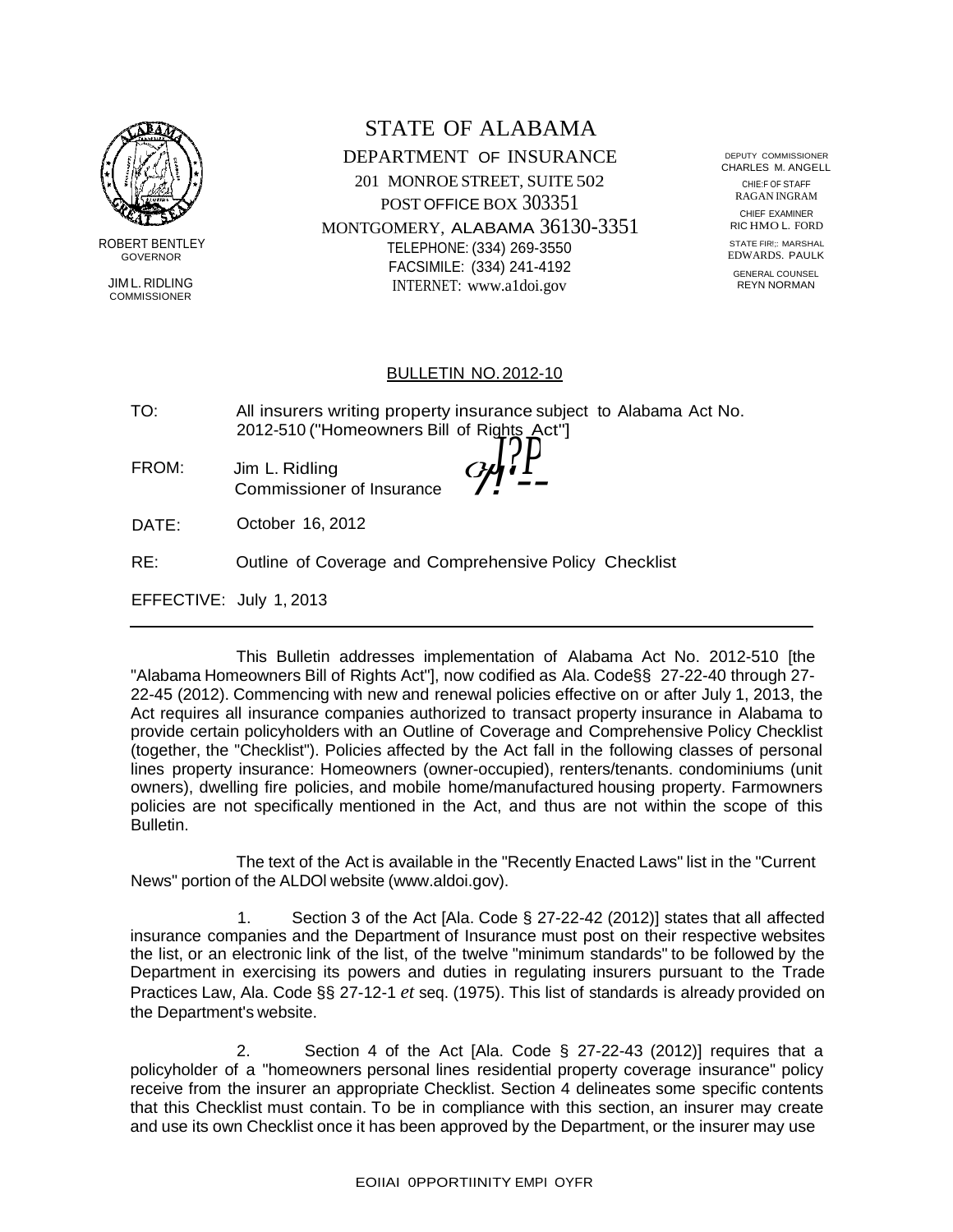Bulletin No. 2012-10 October 16, 2012 Page 2

a Checklist promulgated by the Department. The Checklist promulgated by the Department is attached. If an insurer chooses to use the Department's promulgated Checklist, the insurer is not required to file any notice to the Department. If an insurer wishes to create its own Checklist, that form must be filed with the Department following the normal filing protocol through SERFF. When filing its own Checklist, an insurer must identify the differences between the insurer's proposed Checklist and the Department's Checklist.

3. An insurer's Checklist must contain all items (e.g., all coverages, all perils, all exclusions, etc.) which appear on the Department's Checklist and that apply to an insurer's individual policyholder. If an insured's individual policy does not include an exclusion that is displayed on the Department's exclusion list (e.g., sewer back-up), then it need not be displayed on that insured's Checklist. An insurer may replace the Department's language with similar words that are more appropriate to those used in the insurer's policies (e.g., an insurer's definition of RCV or ACV may be slightly different than the Department's). An insurer may add any coverages, perils, exclusions, discounts, or additional disclaimers to the Checklist that they wish, but they may not delete any items on the Department's Checklist that apply to an insured.

4. Questions concerning this Bulletin or the implementation of the Homeowners Bill of Rights Act may be directed to:

> Charles Angell, Deputy Commissioner 334-240-4422 [charles.angell@insurance.alabama.gov](mailto:charles.angell@insurance.alabama.gov)

-or-

Craig Devitt, Rate Analyst II 334-240-7555 [craig.devitt@insurance.alabama.gov](mailto:craig.devitt@insurance.alabama.gov)

JLRIJFM/bc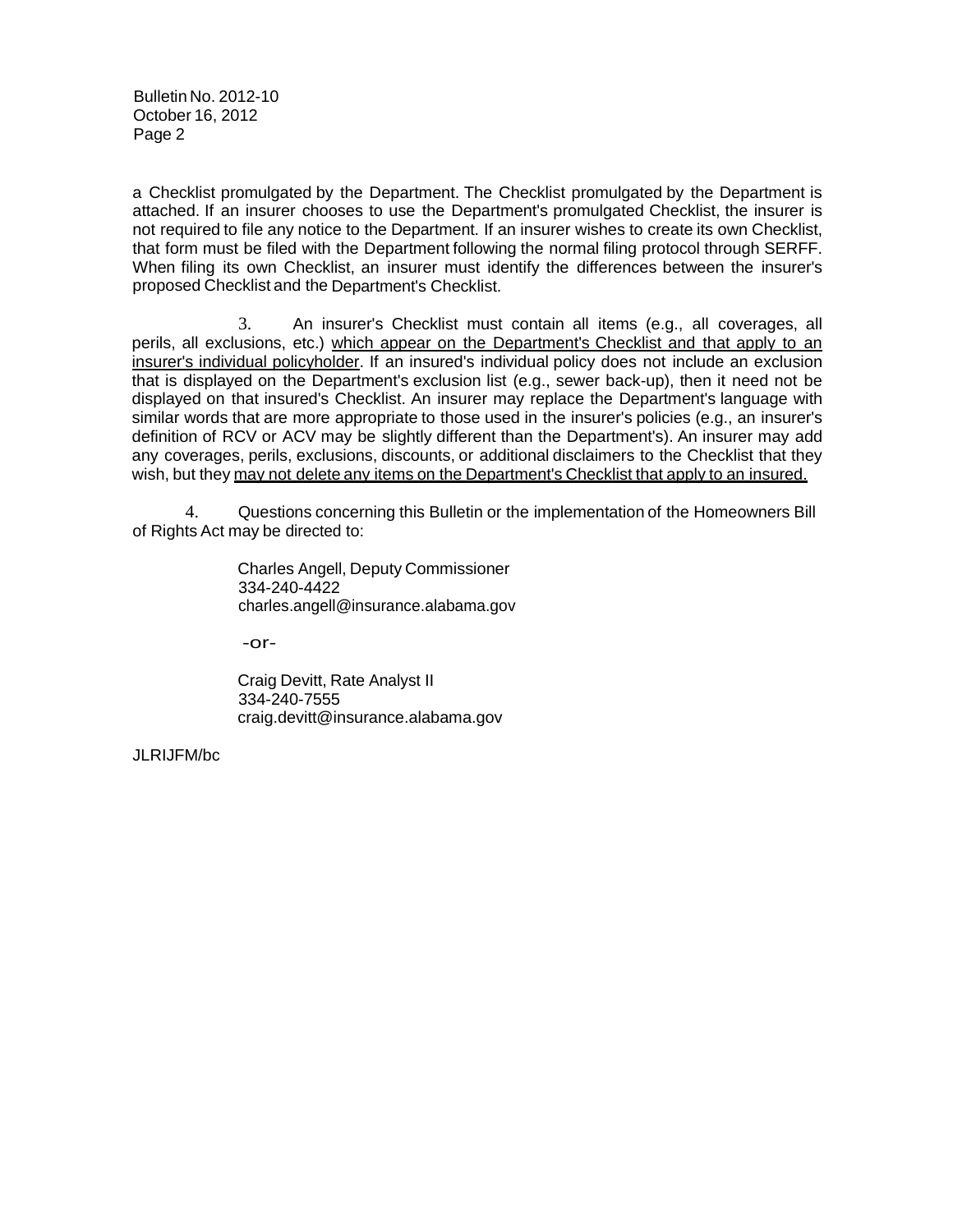# **RESIDENTIAL PROPERTY INSURANCE**

#### **OUTLINE OF COVERAGE AND COMPREHENSIVE POLICY CHECKLIST**

The following is an outline of coverage and comprehensive policy checklist of your insurance policy and is for informational purposes only. Alabama law prohibits this checklist from changing any provisions of the insurance contract which is the subject of this checklist.Any endorsement regarding changes in types of coverage, exclusions, limitations, reductions, deductibles, coinsurance, renewal provisions, cancellation provisions,surcharges, or credits is not included in this checklist,unless otherwise indicated. The checklist does not operate to expand coverage beyond the coverage provided in the policy. If there is a contradiction between the checklist and the policy, the terms of this policy govern.

Policyholders should read their policy thoroughly. Policyholders should review their insurance policy annually with their insurance producer to ensure they are adequately covered.

If you have questions regarding your policy, please contact your agent or insurance company.

#### **OUTLINE OF COVERAGE**

| <b>Covered Property</b>                                                                      | <b>Limits of Insurance</b>                                             | <b>Loss Settlement Basis</b><br>$(ACV or RCV)*$ |
|----------------------------------------------------------------------------------------------|------------------------------------------------------------------------|-------------------------------------------------|
| Dwelling<br>Other Structures (Detached from Dwelling)<br><b>Personal Property (Contents)</b> |                                                                        |                                                 |
| Roof Repair/Replacement Settlement Basis:                                                    |                                                                        |                                                 |
| Deductible Amounts(\$):                                                                      | Hurricane/Named Windstorm "\$<br>$=$ S<br><b>Other Property Perils</b> |                                                 |

- \*RCV = Replacement Cost Value, or the cost to repair or replace your home,other structures or contents with like kind and quality. This is not the Market Value or Mortgage Value of your home.
- \*ACV = Actual Cash Value, or RCV at the time of loss minus depreciation. This is not the Market Value or Mortgage Value of your home.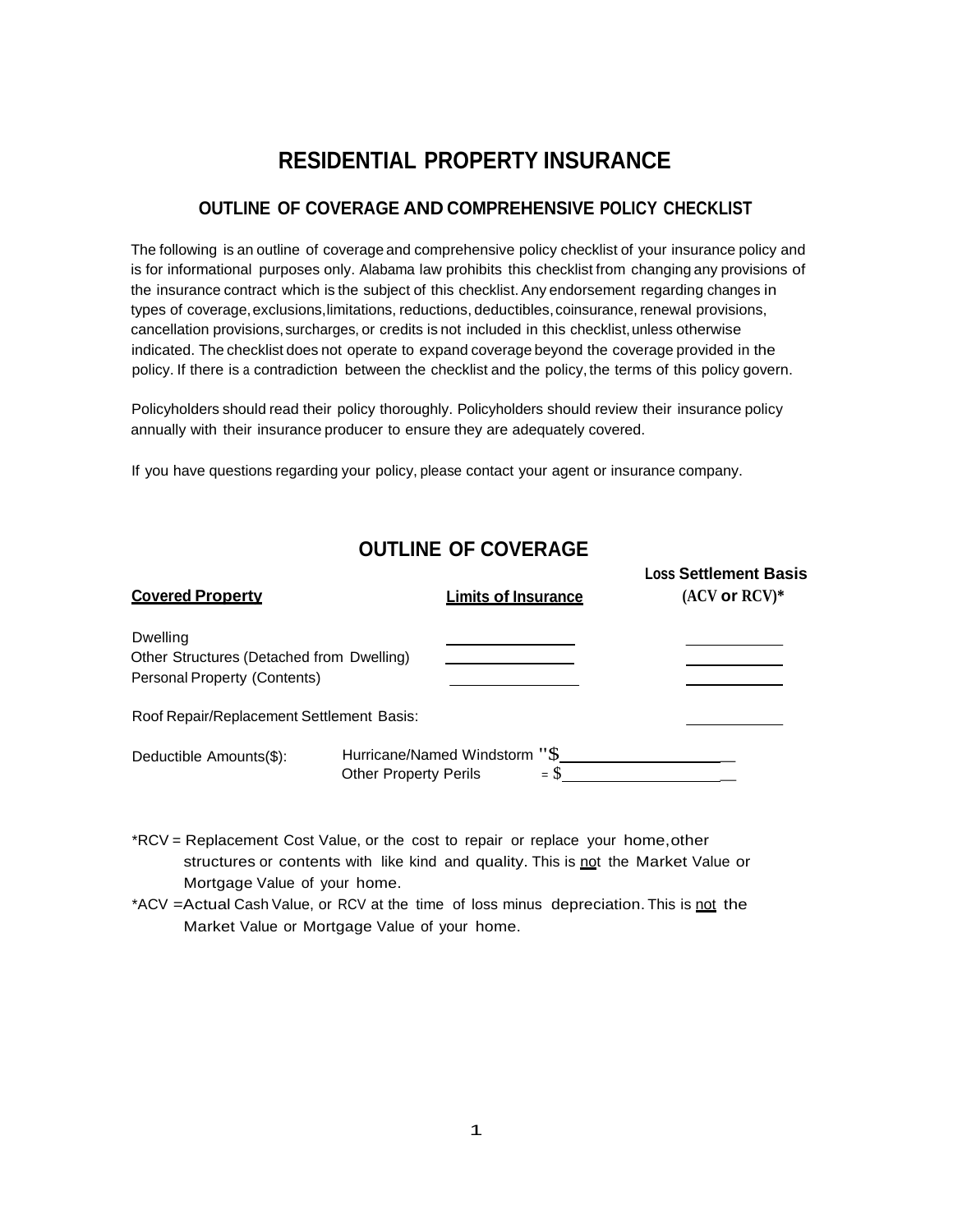#### PERILS COVERED BY YOUR POLICY

Items marked with a Y (Yes) indicate coverage it! included in your policy; those perils marked with an N (No) indicate coverage is not included. Special limits and loss settlement exceptions may apply to certain limits.Refer to your policy for details. If there is a contradiction between this checklist and your policy,the terms of your policy govern.

|                   | <b>Dwelling</b> | <b>Other Structures</b> | Contents |
|-------------------|-----------------|-------------------------|----------|
| <b>Peril Fire</b> | Coverage        | Coverage                | Coverage |
| Lightning         |                 |                         |          |
| Explosion         |                 |                         |          |
| Wind and Hail     |                 |                         |          |
| Flood             |                 |                         |          |
| Earthquake        |                 |                         |          |
| Collapse          |                 |                         |          |
| Mold              |                 |                         |          |
| Theft             |                 |                         |          |

### OTHER COVERAGES IN YOUR POLICY

Special limits and loss settlement exceptions may apply. Refer to your policy for details. If there is a contradiction between this Checklist and your policy, the terms of your policy govern.

|                                    |           |                           | <b>Time Limit</b> |
|------------------------------------|-----------|---------------------------|-------------------|
| Coverage                           | Yes or No | <b>Limit of Insurance</b> | {if applicable)   |
| Debris Removal                     |           |                           |                   |
| Loss Assessment                    |           |                           |                   |
| <b>Additional Living Expenses</b>  |           |                           |                   |
| Medical Payments coverage          |           |                           |                   |
| Personal Liability Insurance       |           |                           |                   |
| Building Ordinance or Law coverage |           |                           |                   |